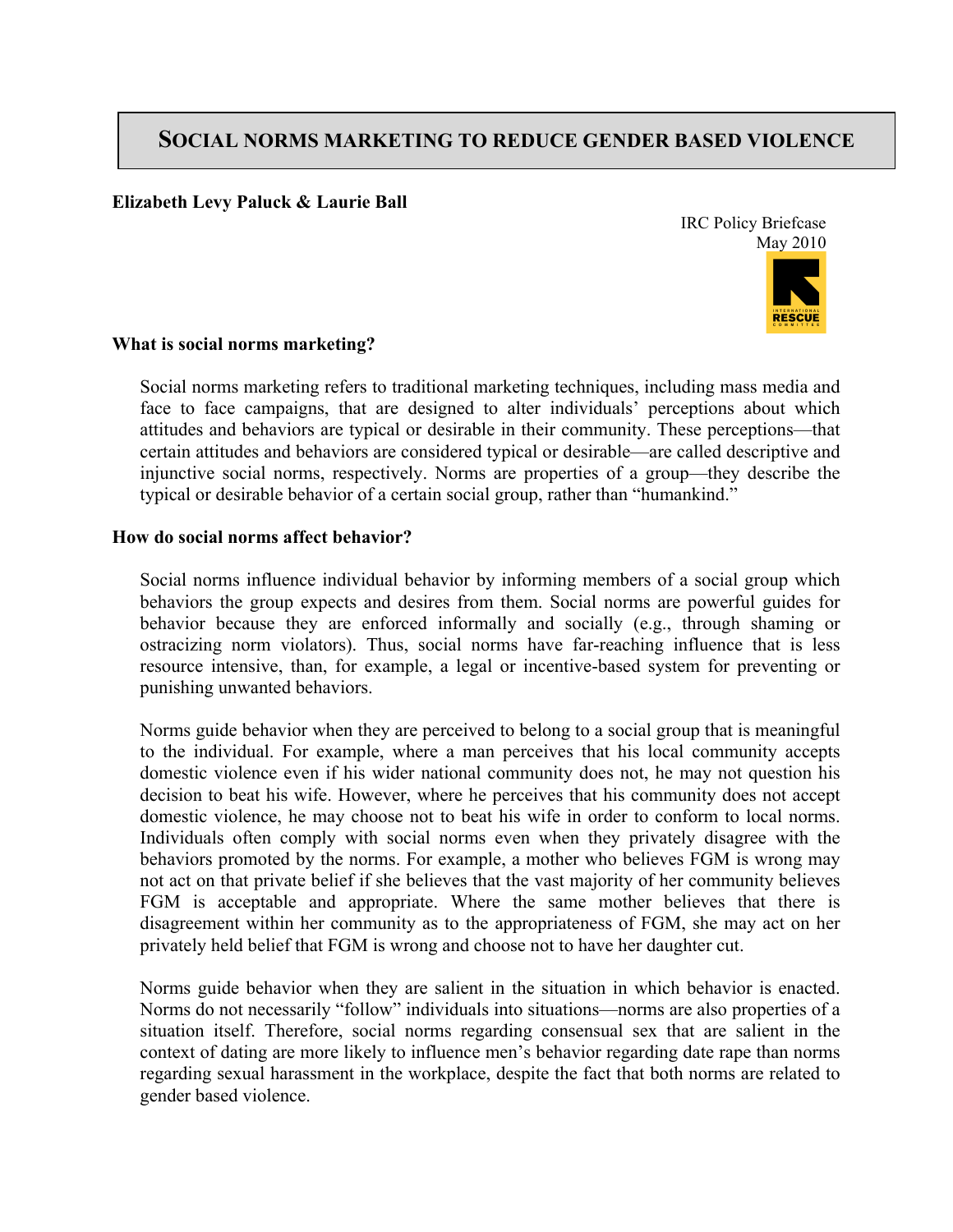## **How does social norms marketing work?**

Social norms interventions attempt to change group members' *perception* of the social norm. Social norms marketing uses several different media for the transmission of its messages. A central feature of social norms marketing campaigns is the promotion of messages about norms using mass media, including print media (newspapers, billboards, flyers, flags and pins), radio and television public service announcements, music and soap opera dramas ("edutainment"), internet campaigns (email, Facebook), and cellular texting campaigns. Many successful social norms marketing campaigns strategically use entertainment to target norms.

Shifting perceptions of which attitudes and behaviors are typical or desirable can influence actual behaviors and, down the line, the *actual* descriptive norm.

## **When does social norms marketing work best?**

The current academic consensus is that interventions are wisest to target injunctive norms. Interventions that target injunctive norms and the perceived uniformity of the status quo norms have the most theory and evidence amassed to show that they can work. Social norms marketing that targets injunctive norms should seek to replace an old norm with a new norm. Regardless of what types of norms are targeted, social norms marketing campaigns should focus on achieving salience in the moment of decision, such as when a man decides whether to force sex on his wife or beat his girlfriend. By using multiple strategies of communication, or reinforcement using prominent community members, social norms marketing campaigns can achieve greater salience and create the impression of a groundswell supporting the positive norm. Norm change is easiest in communities that are homogenous and tightly knit, and where there is currently private dissent against the current norm. Social norms campaigns can be effective where they recommend specific actions to take, and where they channel individuals into easily available opportunities to act on the new norm – for example, through a domestic violence hotline strategically advertised at a market attended by women unaccompanied by their husbands or fathers.

#### **Where has social norms marketing been used to combat gender based violence (GBV)?**

Social norms marketing has been used to combat gender based violence (GBV) across the globe – from Brazil and Nicaragua to India and South Africa. The most well-studied and longest-running "edutainment" programs combating GBV are "We are Different, We are Equal" in Nicaragua and "Soul City" in South Africa. Both programs have aired for multiples seasons over a period of years and both have been rigorously evaluated. Although their evaluations are imperfect, they are informative. In particular, Soul City's evaluation provides a nuanced glimpse into one social norms marketing experience. In addition, a community intervention in Brazil, "Program H" included a social norms marketing campaign, primarily relying on billboards and posters to portray its message, as part of a larger effort to change norms and attitudes surrounding masculinity and GBV. Program H was noteworthy in its use of a campaign slogan designed by local young men – likely to achieve salience among the target audience of young men in the community because of the participatory design.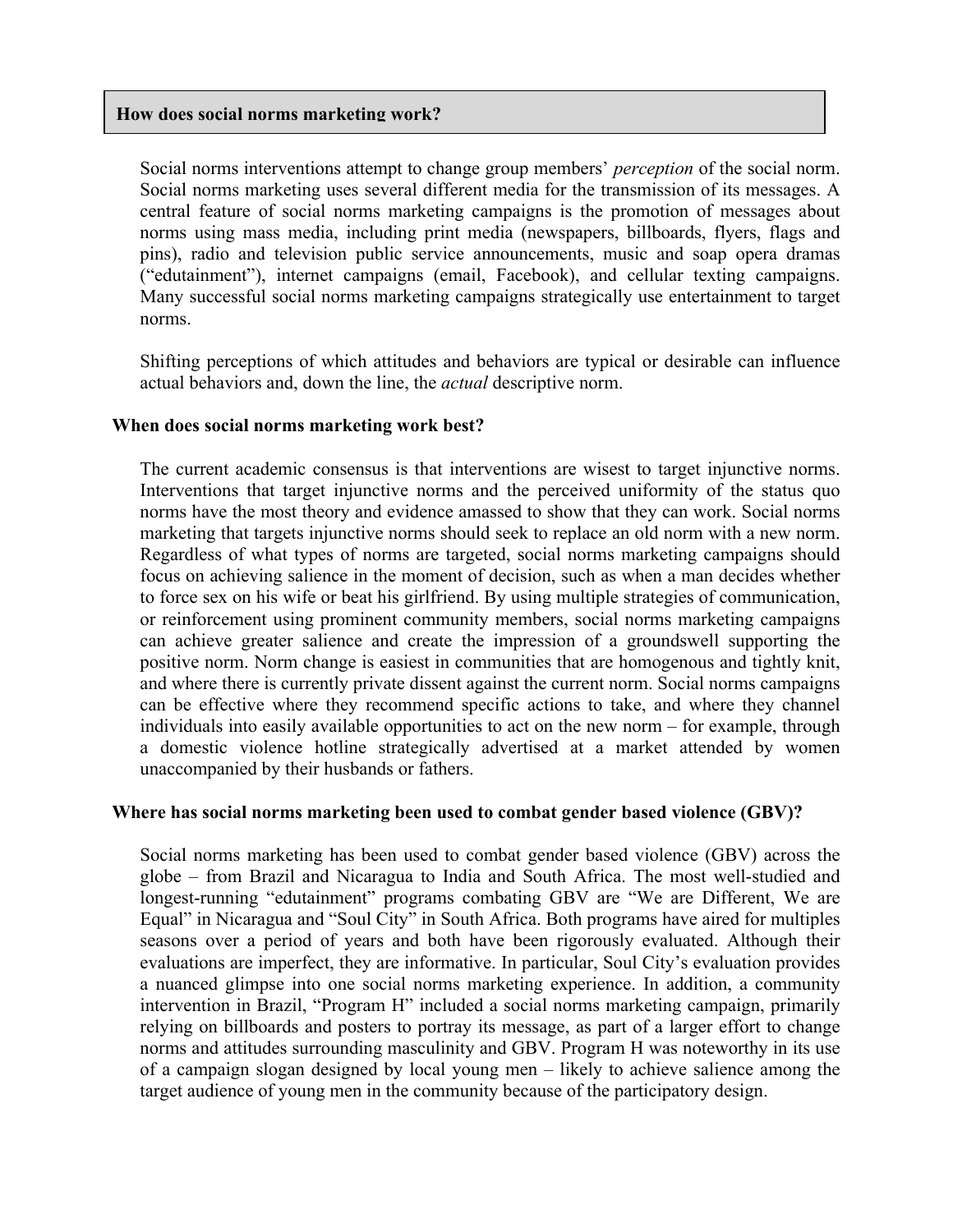# **What do we know about social norms marketing's effectiveness in reducing GBV?**

Unfortunately, we know relatively little about social norms marketing's effectiveness in reducing gender based violence because most studies are inadequate. First, most studies suffer from the weakness of relying on self-reported behavior, which is an unreliable measure. Some studies have attempted to triangulate self-reported behavior with interviews with steady partners, service providers, and others with information about behavior patterns in a community and such efforts show promise.

In addition, most studies do not have randomized samples, comparing a group exposed to the campaign with a group not exposed to the campaign based on random assignment. Some studies have attempted to compare exposed and non-exposed audiences, but they suffer from selection bias that renders them inconclusive. At least one program has sought to create a randomized sample, however, it did not adequately triangulate self-reported behaviors or measure social norms, as compared to personal attitudes.

Taken together, the available evaluations do highlight the importance of baseline studies, careful interventions targeting injunctive norms and the perceived uniformity of descriptive norms, and the importance of evaluating programs in terms of not only personal attitudes but also social norms.

Despite the weaknesses of empirical studies, programs can be evaluated based on how well they are poised to affect social norms based on what is known about social norms marketing generally. For example, Soul City in South Africa is notable for its specific behavioral recommendations for how to respond to GBV, and for its use of channel factors to guide people into services to address the effects of GBV. The evidence for the success of this channel factor, measured by rate of calls to the hotline Soul City promoted, is relatively strong and positive.

Program H's attention to specific local groups and to that group's norms is a tactic recommended by social norms theory, as are its campaign spokespeople who weaken negative norms and its promotion of new descriptive norms as a replacement for old ones. As a counter example, "We are Different, We Are Equal" (SDSI by its Spanish acronym) focused its message on changing social norms regarding the silence with which GBV is met: attempting to diminish the taboo of GBV through a "We Need to Talk" campaign. This is an example of the potentially destructive effects of raising the salience of negative descriptive norms for the purpose of promoting discussion – the SDSI approach likely created the impression of a descriptive norm of frequent gender based violence within the communities.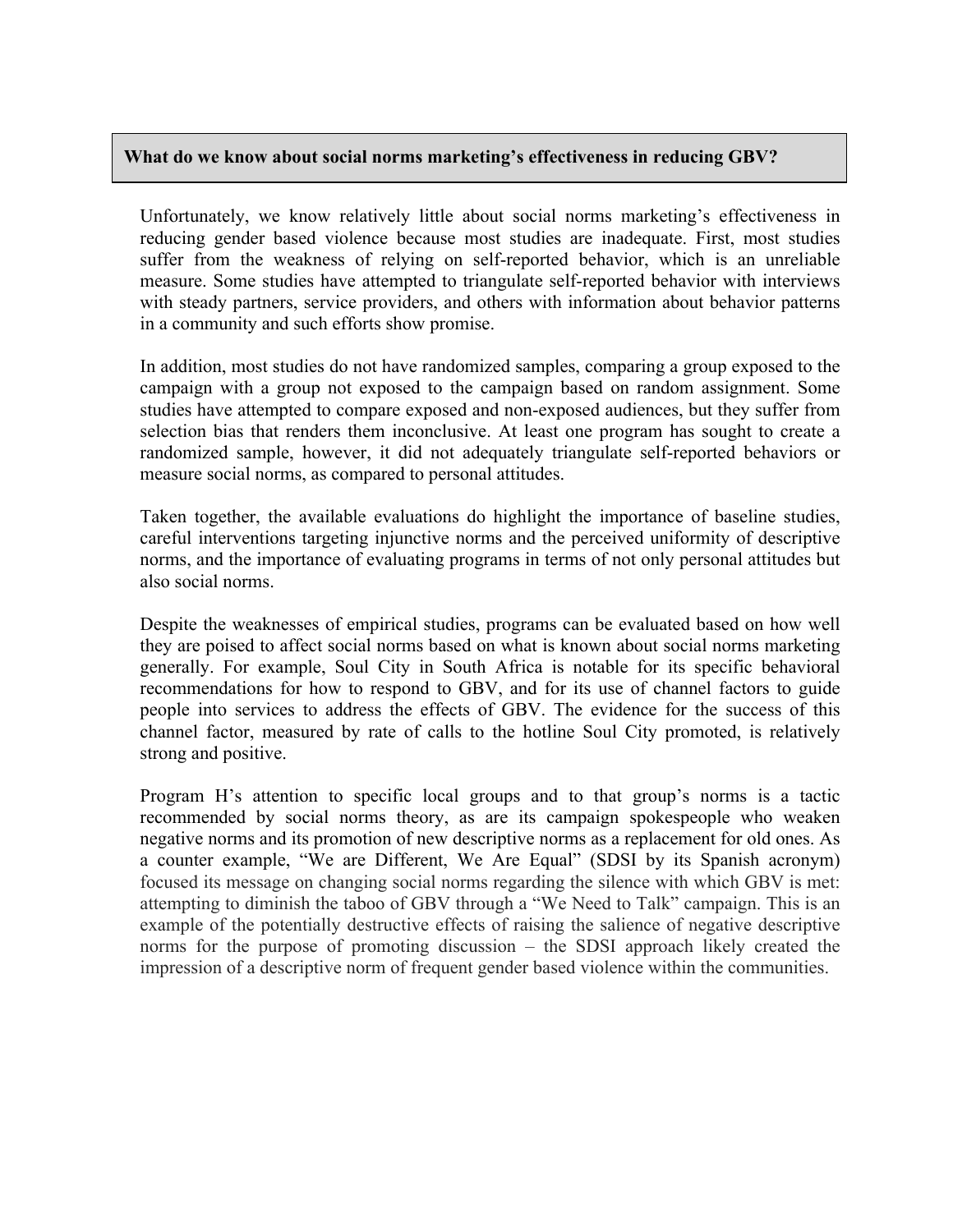# **What are the key components of a social norms marketing campaign to reduce GBV?**

There are three general components that most likely contribute to a social norms marketing campaign's success in reducing gender based violence, including:

- Use of a background study and contextual knowledge to: identify target social norms and target audiences, test messages through pilot projects, identify potential avenues for channel factors, and establish a baseline for future evaluations.
- Use of specific behavioral recommendations and channel factors to facilitate action on new social norms.
- Attention to the potentially perverse effects of social norms marketing in general and to discussion groups in particular.

# **What should one think about before using social norms marketing to target GBV?**

*Questions to Ask When Considering a Social Norms Marketing Campaign to reduce GBV*

- What is the community (or communities) with and within which we are working?
- What are the types of gender based violence that are prevalent in these communities? How prevalent is that violence in fact? Who are the primary victims, perpetrators, and enablers?
- What are the exact behaviors you wish to change? Where do they occur?
- What are the predominant privately held attitudes within the community, and among community subgroups?
- How prevalent do group members believe this behavior to be? (*Outline the descriptive norms*)
- What do members of the community think about the community's general attitudes toward this behavior? Who in the community believes that the behavior is desirable? Is their opinion shared by other subgroups in the community? Who are the powerful members of the community who support this idea? (*Outline the injunctive norms*)
- How mobile is this community? How concentrated or dispersed is the community across a geographical location?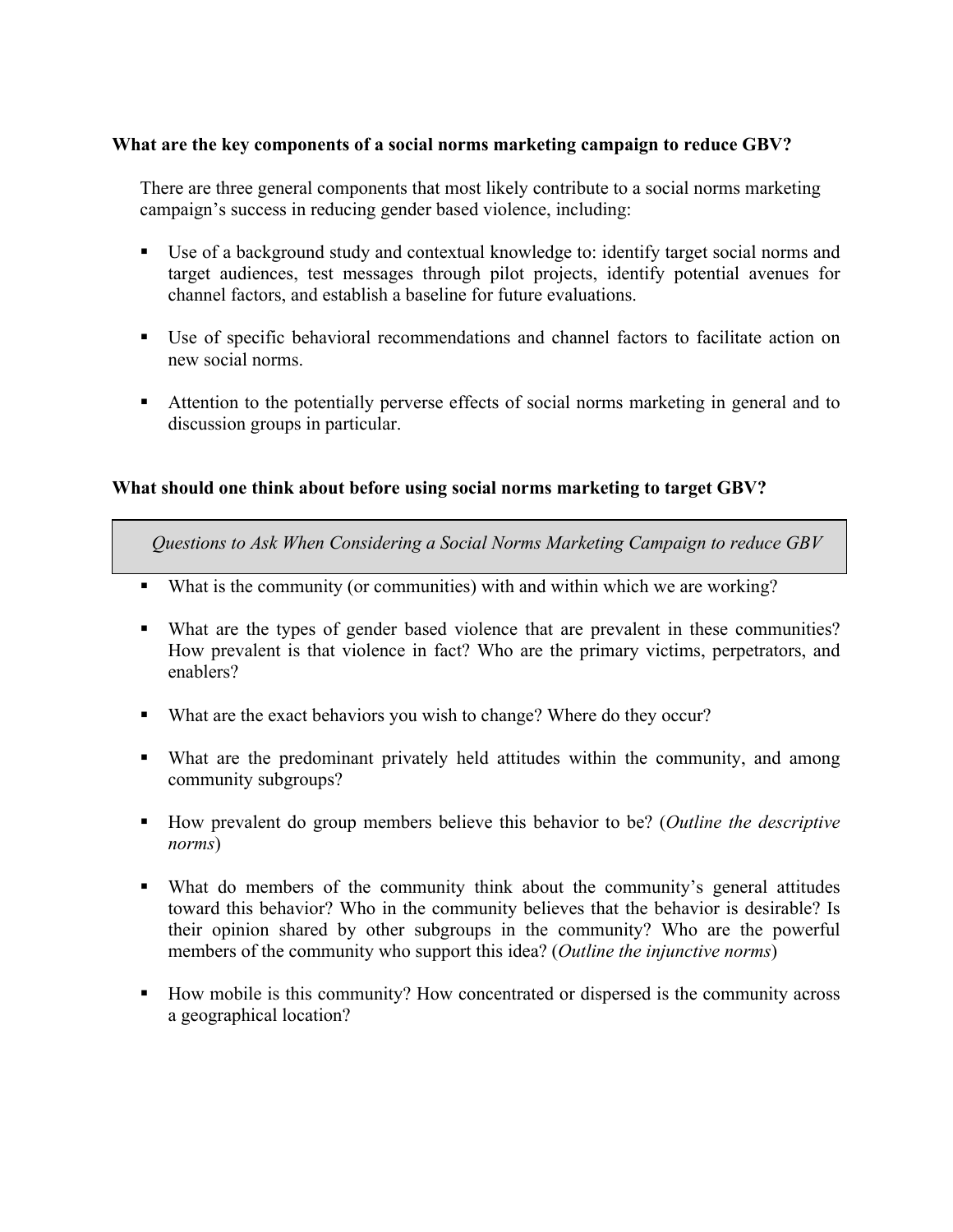If the answers to these questions reveal that privately held attitudes are more positive than perceptions of community norms, one opportunity for change would be to target the perceived uniformity of community norms. If, however, privately held attitudes are generally negative, then social norms marketing should be combined with other interventions that have as their goal achieving changes in personal attitudes. Keep in mind that the community's starting point affects the credibility of any intervention: where GBV is prevalent, attack injunctive norms and the uniformity of descriptive norms rather than attacking the descriptive norms directly.

*Questions to Ask When Devising Social Norms Marketing Messages*

- What are the potential messages of this social norms campaign? How are those messages perceived among community members?
- What behaviors do you recommend in place of the behaviors that you are seeking to change?
- How could you make it very easy for your audience to adopt these changed behaviors, i.e., how can you *channel* them into new behaviors?
	- o Are there other organizations (service providers, etc.) with whom you can partner to ensure the new behavior is safe and rewarding for individuals who adopt it?
	- o Is it currently safe and feasible to recommend these behaviors? (*protect against channeling people into dead end or even destructive services*)
- Who could write these messages in a language that resonates with the community? Are there members of the community who can devise the specific language of these messages – songwriters, entertainers, community or religious leaders?
- Who could deliver these messages in a manner that is persuasive to this community and salient in the context of the behavior the campaign ultimately hopes to change? Singers, entertainers, community leaders, representative community members?
- What kinds of popular programming already exist in the community? Is there an opportunity to work with an existing soap opera, music program, or other popular media outlet to insert messages about GBV? Would characters or personalities on existing programs be well suited naturally to communicate messages about seeking help after, or preventing GBV?
- What are the potential perverse outcomes of the program? Look for tensions between awareness raising and promoting negative descriptive norms—are all descriptive norms accompanied by an injunctive norm against them? Is your program encouraging discussions in a place where people will feel free to speak out against the messages?